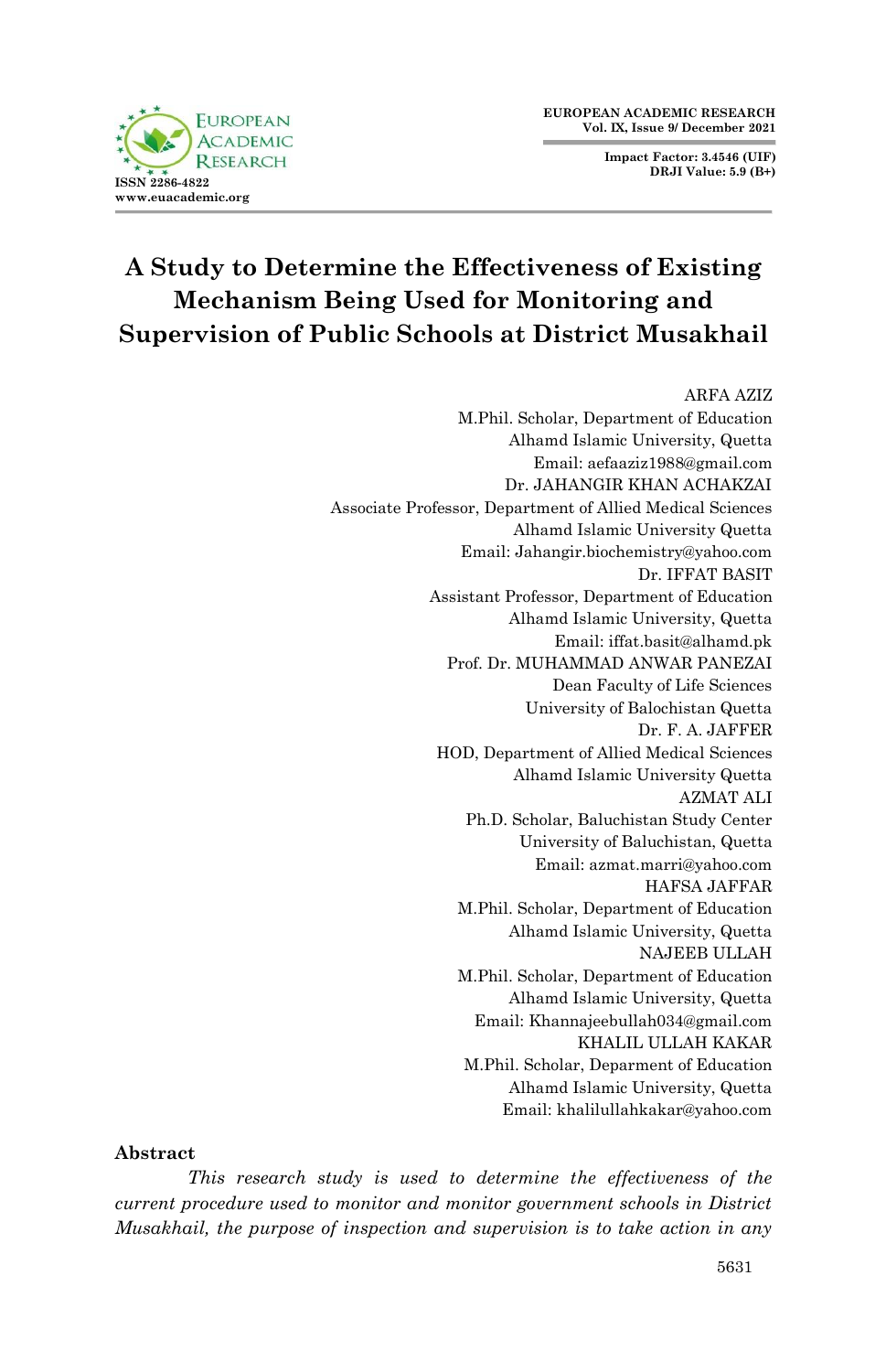*institution and to check what monitoring procedure is available in government schools. The purpose of this task was to investigate the current checking and monitoring component for all open schools of District Musakhail and to reopen closed schools and to find out the departmental duties of instructions for the observation of public schools and to visit the District Education Officer, Deputy District Education Officer and other administrators are screening for the implementation of open school. What about closed schools Agreed that there was no isolated checking unit to monitor the open schools in District Musakhail. The department of education has failed to set up the best monitoring system for the schools of district Musakhail. The main reason for this is political appointments and political interference, so the monitoring system could not be implemented because the department of education has appointed monitoring and education officers on political grounds. Due to this, the monitoring system has failed, the teachers' union is a big hand on political grounds, whenever a teacher's salary is stopped, the teacher's union is strike thus, supervision in schools is effective in district Musakhail, the department of education did not have the ability to monitor the physical and human resources of schools. Monitoring officers appear untrained as they were appointed on recommendation and political grounds. It is recommended that the community should play its primary role in the field of education. Political intervention should be eliminated from all monitoring system and training programs should be introduced for teacher as well as monitoring and education department officers in district Musakhail.*

**Key Words:** DEO, DDOS, BEMIS, RTSM, Supervision, Physical Resources, Standard, SLO.

#### **INTRODUCTION**

The instruction officers of instruction officer had a double part of administration and checking, the learning facilitators were assumed to assist the other instructors in their instructing strategies but they were relegated the obligation of observing and supervisor. Agreeing with the response after the interviews, the majority of members were saying that their monitoring framework was not unusually basic, weak and modern. Monitoring in backward area like District Musakhail is very difficult as there is lack of awareness among teachers and students. Monitoring can affect the management of learning and education in public schools and the ability of school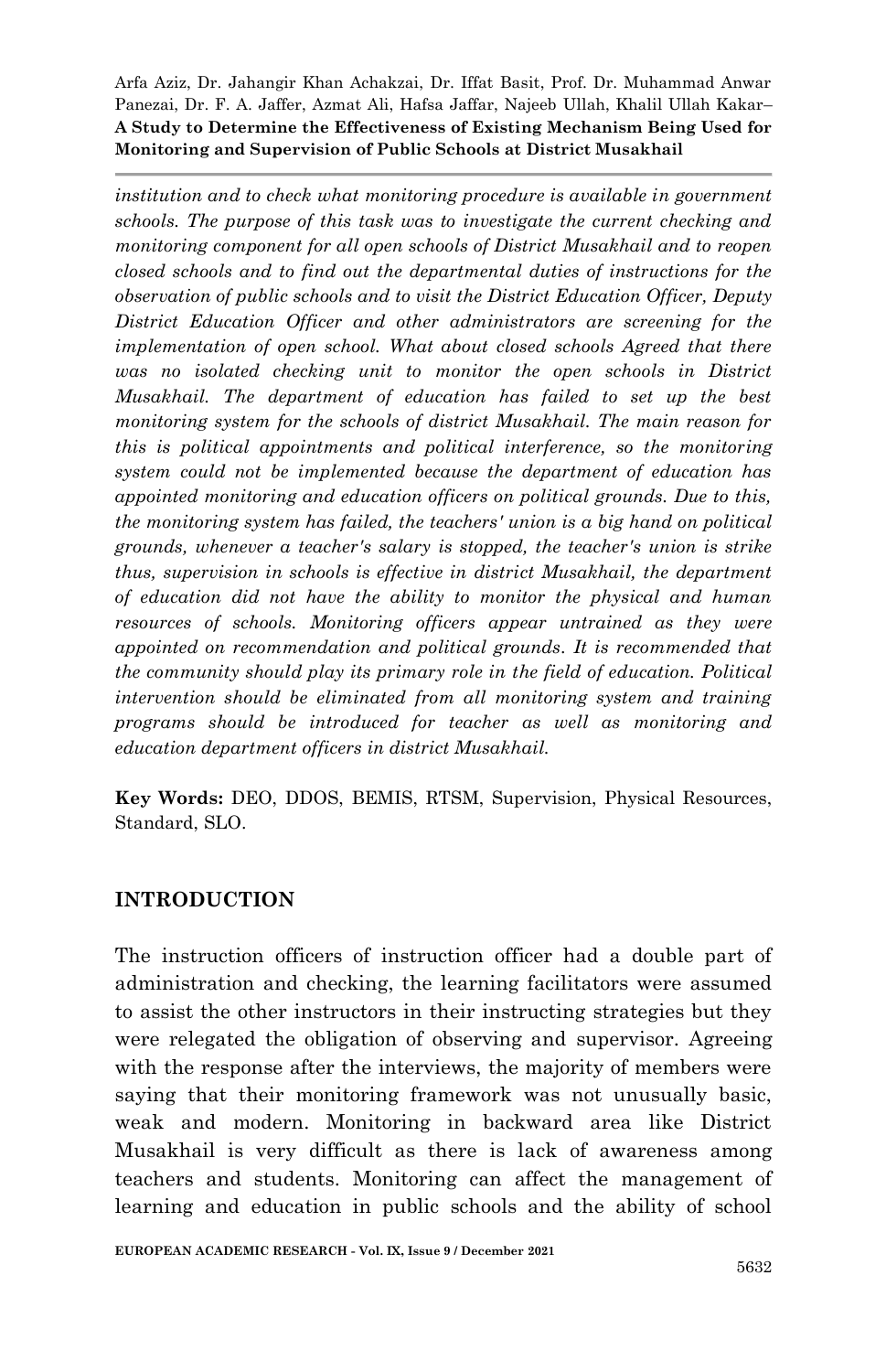teachers has been tested through the instructions given by educational officers, almost all officers were eligible and in their monitoring framework, but no officer in District Musakhail is present in Office on proper timing.

Following are the important function of supervision.

- Visiting student on a daily basis can improve teaching and learning between students and teachers.
- Visits must be made on a daily basis for three months starting the year.
- Supervision helps to establish new schools.
- Overseeing may share new teaching methodology.
- In such a way it may be possible to join the community in school activities.

*"Supervision of Government schools continued from 18th Century. Many countries who got independence during the last 40 to 60 years are still trying to supervise their schools in the old manner. From last 60 years the mechanism of supervision system is not changed. Monitoring is a key concern this issue is still facing by many countries. The situation is same in developed and developing countries. The supervision system mainly exists in the shape of examination conducted in schools and classrooms. There is low interest to implement a monitoring system on administrative level. In such a weak supervision system many educationalist and teachers left unsupervised. Many supervision reports left unfruitful due to without any action taken on their reports". (Grauwe A.D, 2009)*.

In this developed era, Pakistan and especially Baluchistan are far behind other countries. Similarly, we cannot ignore the framework of an office or institution. According to a report, 53% of people in Pakistan are experts, according to another report, the literacy rate among girls in Pakistan is much lower than boys. Baluchistan so far no teaching structure has been updated. If there is a talk of monitoring in public schools, untrained people have been recruited for testing and monitoring and they have been recruited on political grounds. Similarly, District Musakhail is the backward District.

Educationalist proposed a few steps for compelling supervision in this respect sound air may well be the primary step solid climate deliver pressure free environment and solid air give motivating forces for work. Supervisory staff introduction is crucial step for the individual advancement of bosses and observing officers. Through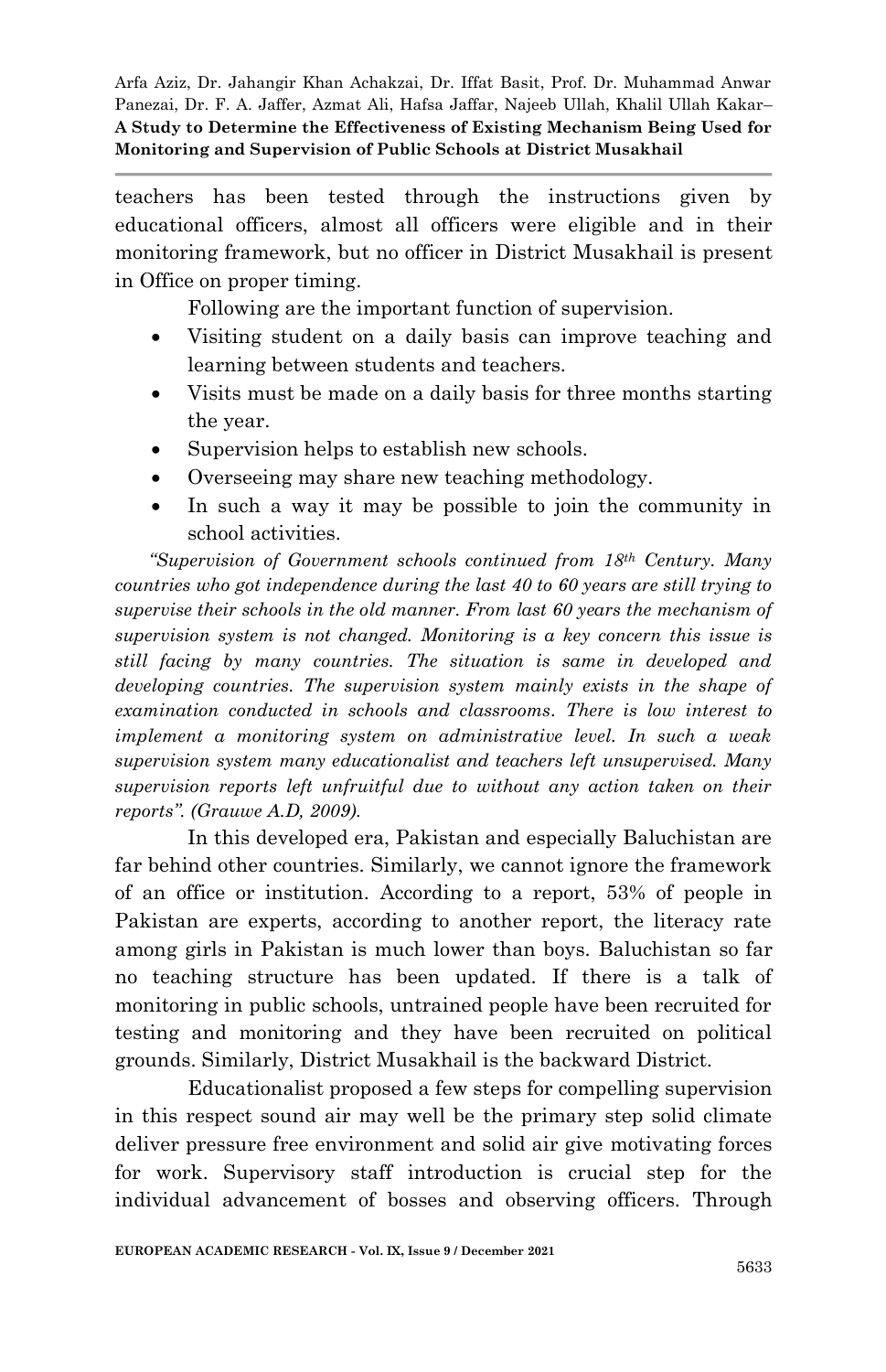staff preparing and appropriate direction, the observing office got clear around task and can set their benchmarks. They can effortlessly perform their specific assignments.

Through staff preparing and appropriate direction, the observing office got. Musakhail is a backward district Baluchistan and Musakhail is its headquarters. According to statistics of Baluchistan education management information system (BEMIS) (2020). There are currently 200 primaries, middle and high schools in Distract Musakhail for effective monitoring of the existing mechanism used for monitoring and supervision of public schools in Distract Musakhail.

The total number of students in District Musakhail is 8780 only 21% of the children go to school and 79% are out of school, the literacy rate of girls is much lower than that of boys. Most girls in District Musakhail cannot continue their education beyond primary, 69% of girls' education is up to primary, District Musakhail has 150 primary schools for 100 boys and 50 girls, 38 middle and 12 high school.





School Management plays an important role in Educational development in all public schools of Distract Musakhail. On behalf of all other schools in Baluchistan, the management in District Musakhail is playing an important role in the educational activities in the urban schools more than the rural areas.

Surveillance for assessment mainly includes various activities such as monitoring of schools at all levels throughout Baluchistan, District Musakhail, Education Officers are making efforts to monitor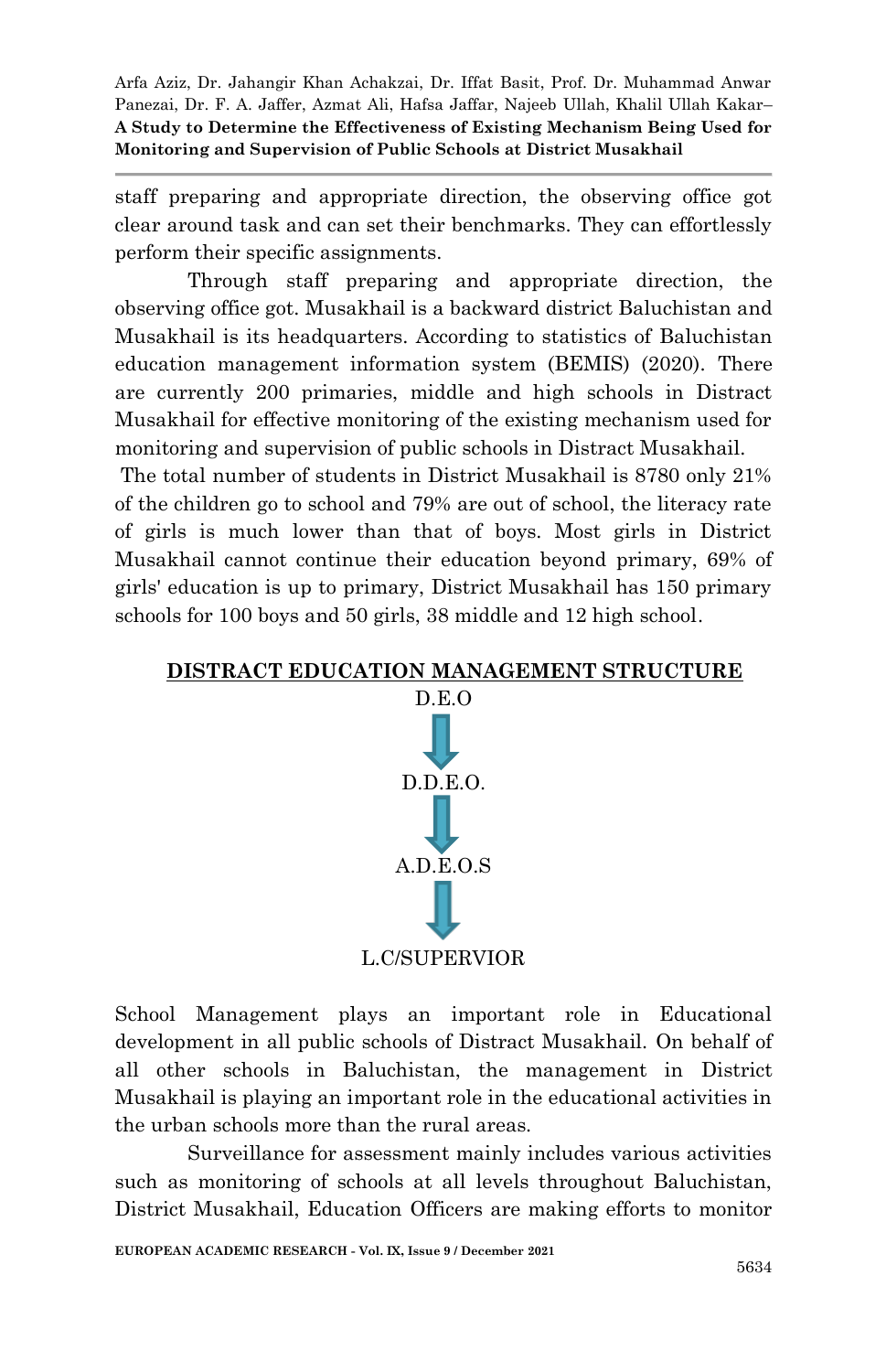schools and teachers at the district level and to monitor students at the class level, trying to provide, the best monitoring is needed to provide the best education.

It affects school management performance, teacher performance and learning environments in schools regular monitoring can detect the deficiencies in the school management system which can identify the weaknesses of human resource constraints and teaching methods. Monitoring on a daily basis can bring a positive difference in teaching process development in District Musakhail, a weak system of determining the effectiveness of existing mechanisms used for monitoring and monitoring government schools reduces the performance of schools and teachers. Government officials do not have a well-supervised and supervised model. Monitoring supervisor/LCS is not reliable in the eyes of duty teachers. There may be two reasons why the deployment of supervisor/LCS is recommended and on political basis. Other supervisors cannot monitor schools due to lack of resources and budget.



There are two types of school visits by supervisors to ensure the attendance of teachers and students in schools to determine the effectiveness of the existing mechanism used for monitoring and supervision of public schools in Distract Musakhail. The RTSM / LCS which is present in every district of Baluchistan and like the regular visit of supervisors is done only to check the teachers and students on time and to review what is happening on a regular basis. The second type of visit may be an investigative visit is D.E.O Distract Musakhail, D.D.E.O (M) Distract Musakhail, D.D.E.O (F) Musakhail, Divisional Director School Zhob Division, the purpose of this visit is to solve major problems of schools. The educationist has suggested some measures for effective monitoring.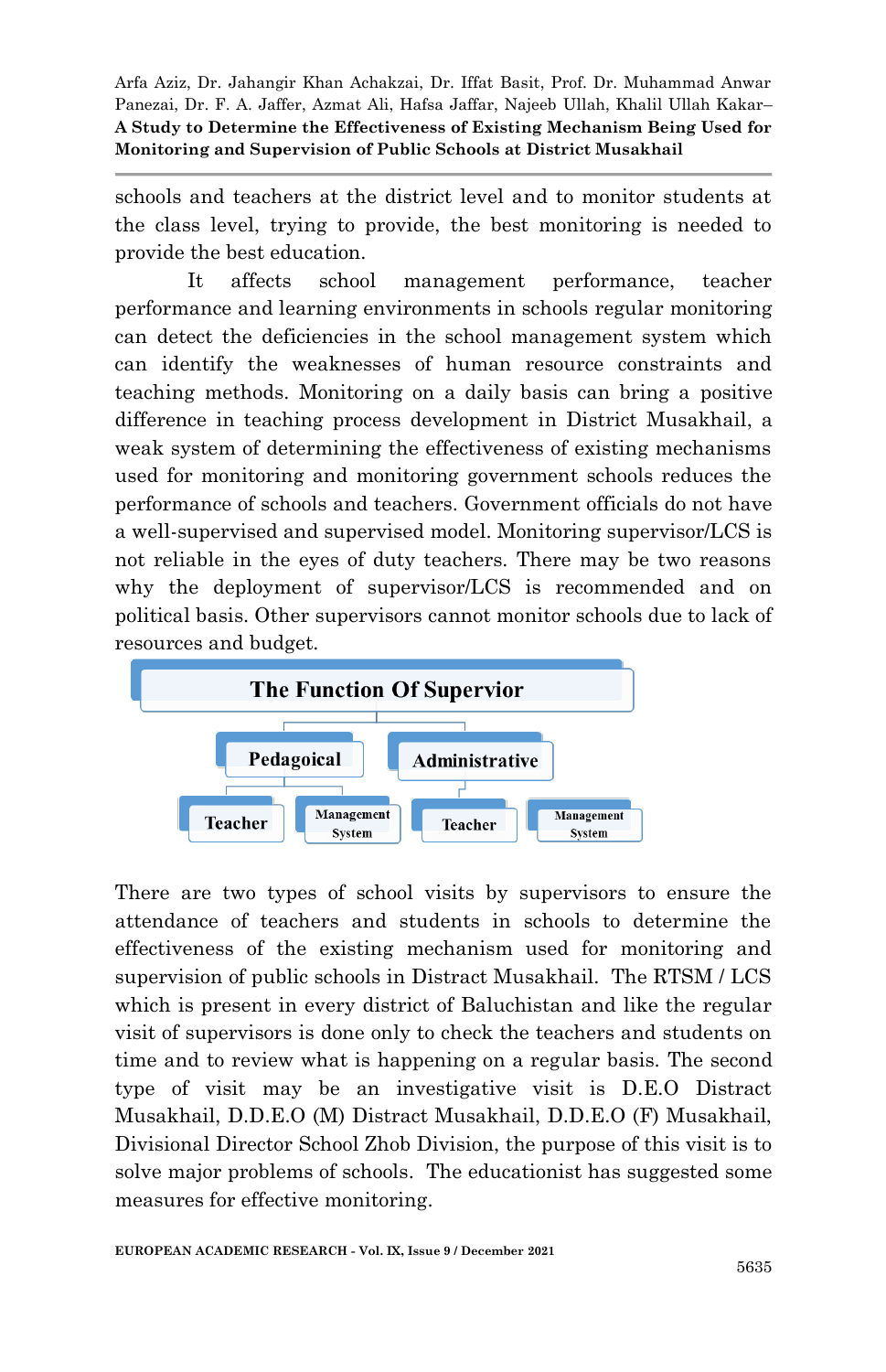*"Compliance Monitoring relates or deals to teacher and school resources. It might be involved of instructions, materials, school physical resources, student's teacher ratio and teacher qualification. Diagnostic Monitoring relates to academic outcomes. It collects information regarding learning outcomes through class room tests etc. Performance monitoring covers or measure, both input and output". (Kayani etal, 2011)*

## **LITERATURE REVIEW**

To determine the effectiveness of the current method used to monitor and monitor the government schools in Distract Musakhail, there can be a good effect on the educational institutions of Musakhail.

*"The character and quality of supervision inside a school is supposed to have effective expertise and practice of teachers through achievement of extended outcomes for the achievement of students. The findings as well as significance of the study conducted are having important potential such are:* 

- *To support and help those assigned with the formulation of policy and its implementation to achieve good insight in the circumstances of supervision.*
- *To identify futuristic skill development training and abilities required for schooling supervision.*
- *To support and increase the theoretical knowledge to duties as well as responsibilities together with the process of supervision.*
- *To support research on literature related to the process of supervision towards the system of education specially and particularly in developing countries.*

*In most of the countries the officers who are being responsible for the purpose of inspection and for supervision are systematically arranged as internal or external. The officers who are operating from outside are called as external supervisors or inspectors of schools. Characteristically supervisors include head of the institutions or departments, assistants, teachers, subject specialist, head teachers and directors and superintendents.*

*It is pertinent to mention that what is important is not the title or designation of a person but the responsibilities that for which*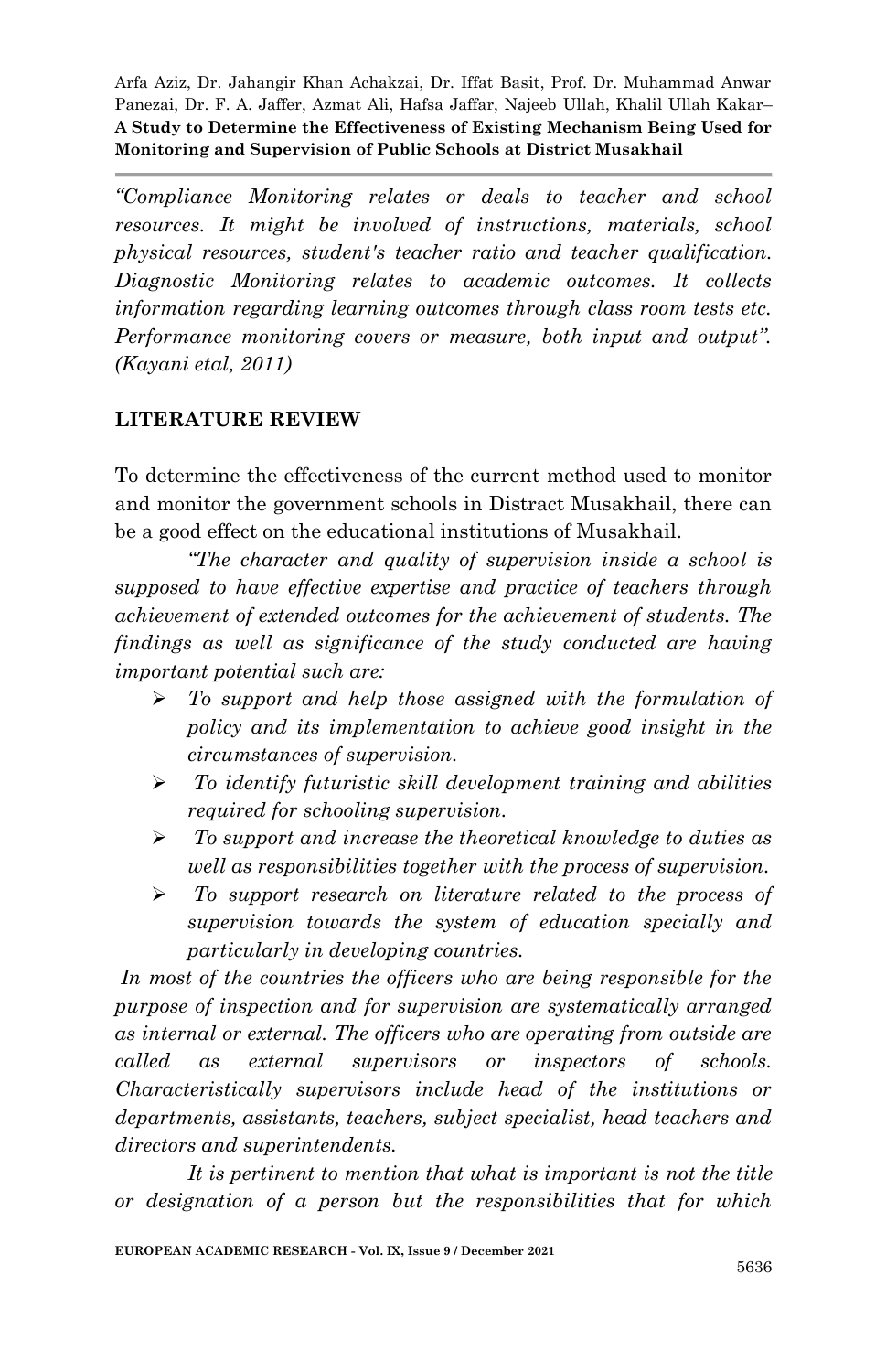*he/she is accountable. The responsibilities are differing in different countries that are assigned to persons regarding to direct supervision at the level of schools however in some countries the responsibilities go to the administration of schools. UNESCO in 2007, said that the researchers who suggested about the improvement in quality of schools comes out from itself like through the role of supervisors. Noted in a document that school monitoring as well as supervision have become a guarantee not only for the betterment of the quality but towards the better consequences to the requirement of students. As per UNESCO report there are several efforts which have been made to accompanying the process of supervision nearer to schools have taken various forms like the devolutions of services, school cluster establishment including resource centers and formation of extraordinary categorization of skilled teachers. The report disputes the distance among the process of external supervision and school or classroom being at a full extent to have a long lasting result for supervisors on the impact of teaching as well as learning". (Awuah, P.B, 2011)*.

The term revision was seen as an old, undemocratic convention some countries, including Pakistan, had tried to push for emancipation from the term monitoring in 2007, it was suggested that some nations did not distribute any measurement within the terms of supervision or supportive administration. In fact, they do not divide but it was not accessible as a rule. In fact, services were generally unable to answer less difficult questions such as what was the proportion of investment in management and support arrangements. It was the most important speech that almost interested nations in testing a small amount of speculation which will give rise to a positive impact on tuition skills and count of importance In any case within the beginning of the year 1990, it was concluded that the show was trying to monitor the monitoring framework of the government schools but the government itself was not able to implement a few viable measures in this regard, as it was named by teaching and checking officers on political grounds as usual instruction office able and ready staff ignored. Long qualified staff included handle instructions and moo qualified persons were stopped in observing management and exercises. Yet the government had a powerless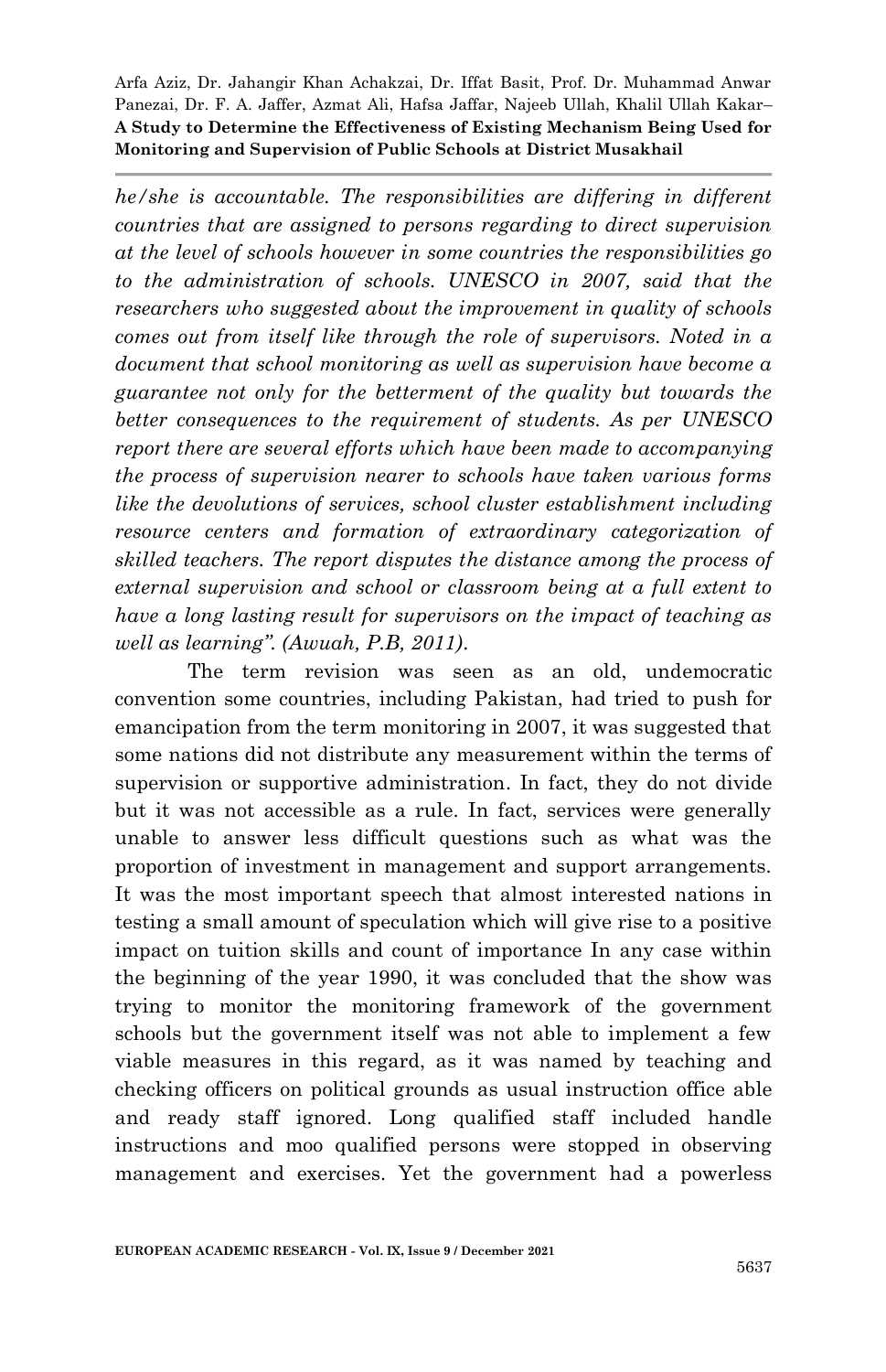framework to observe and the ability to observe officers is the same as the head instructors.

## **SIGNIFICANCE OF RESEARCH**

To determine the effectiveness of the current procedures used for monitoring and monitoring of government schools in District Musakhail, a clear and current picture will be shown about the monitoring and monitoring methods adopted in District Musakhail. District Musakhail is one of the backward District of Baluchistan where literacy rate is much lower than the District of Lorelai, Barkhan, and Quetta. This is the first research on Education in District Musakhail and further research is needed in educational institutions so that the monitoring system improves.

District education officer District Musakhail and other officers of the department of education can develop their future strategies to improve monitoring procedures. But no education department officers are willing to sit in District Musakhail, so monitoring is difficult. In this short research the department of education officers were suggested the role and responsibilities of monitoring and supervisors so that educational institutions could be further improved. D.E.O District Musakhail, D.D.E O, RTSM, and education planner can be used to plan their future for education. The points that have been made in this research if they are used can also affect students' learning, teaching and improving results or success.

#### **PROBLEM OF STATEMENT**

The literacy rate in District Musakhail is very low, the quality of education is falling daily. Students are unable to meet their standards, standards and educational objectives. The teacher's union has a great deal of interest in Baluchistan's educational institutions, if any officers go and take action against absent teachers, the teachers union comes on strike, due to which it is difficult to monitor the backward areas like District Musakhail, there is no special training for the teachers, this impact comes on the education of students, the majority of teachers are untrained. They are not able to get learning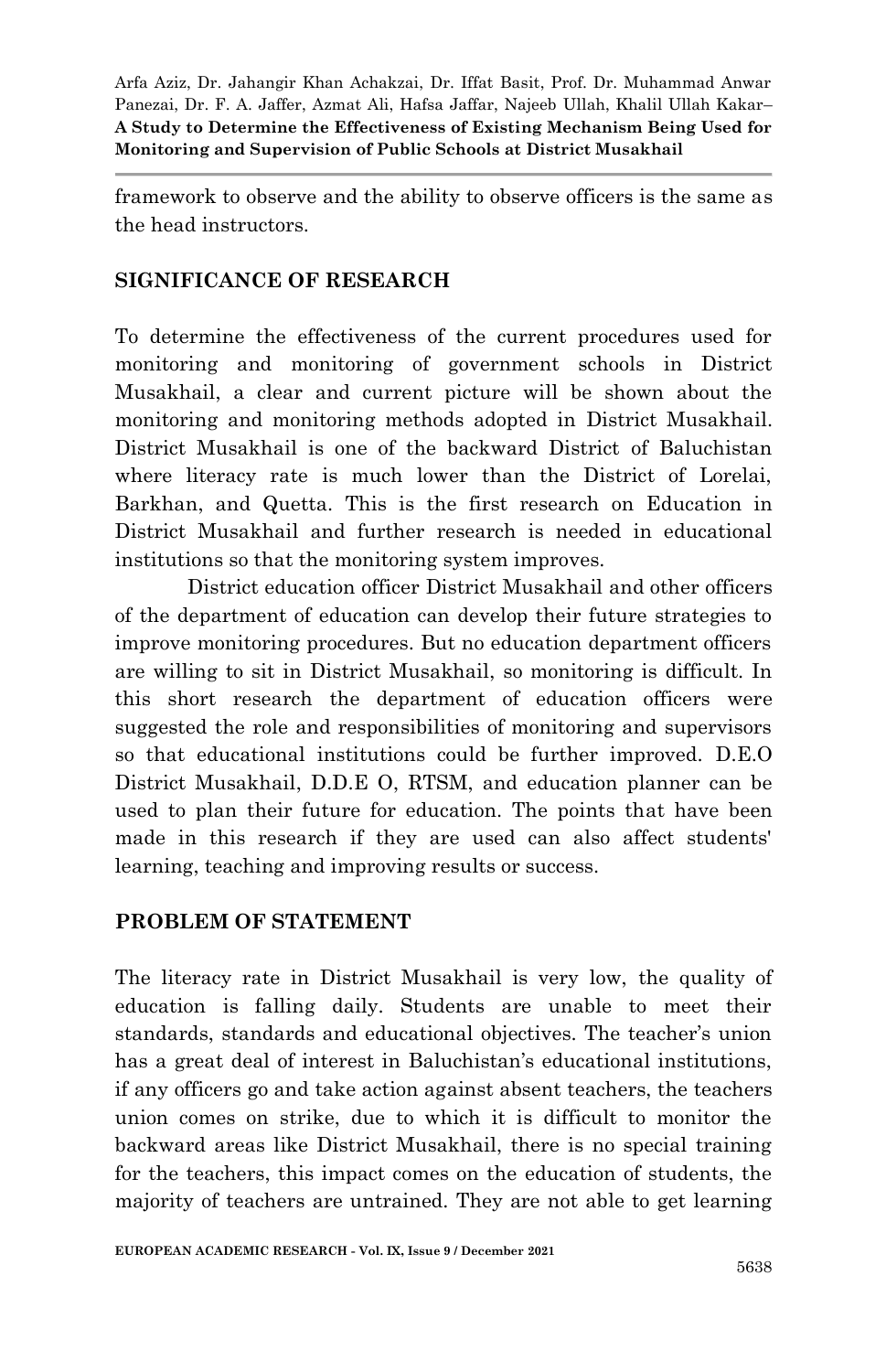products from students. Sami visual content is not present for learning thus supervision and supervision process has direct effect on teaching and learning process. From school head teachers to headmaster students, they are unable to improve education and learning, and the provincial government's educational budget is mostly seen by corruption. They have limited authority to approve school privileges and resources. As a result of previous years, teachers are unable to share new ways of teaching. The main reason for leaving education, lack of resources, ineffective monitoring mechanism and weak management system has badly destroyed the overall education system in district Musakhail.

## **RATIONALES**

There can be no two opinions that modern technology is being used to monitor the developed countries in this developed era of today but on the contrary, the backward district of Baluchistan is Musakhail where the use of modern technology is not possible. In this regard, only records can be checked for the supervision and supervision of schools and teachers in Distract Musakhail and for verification of performance, district education officers can be checked through supervisor and LCS Meanwhile, like developed countries, in district Musakhail, modern technologies such as cameras, biometric systems, face and thumb verification machines are used to ensure teacher attendance. In this context, it is argued that to make monitoring effective, there must be biometric system in district Musakhail.

#### **JUSTIFICATION OF THE STUDY**

- This research found out the responsibilities regarding the supervision of the department of education how to improve further.
- This research has reached the supervisor's best performance regarding the supervision of public schools.
- This research has recommended improving monitoring procedures for the department of education. After this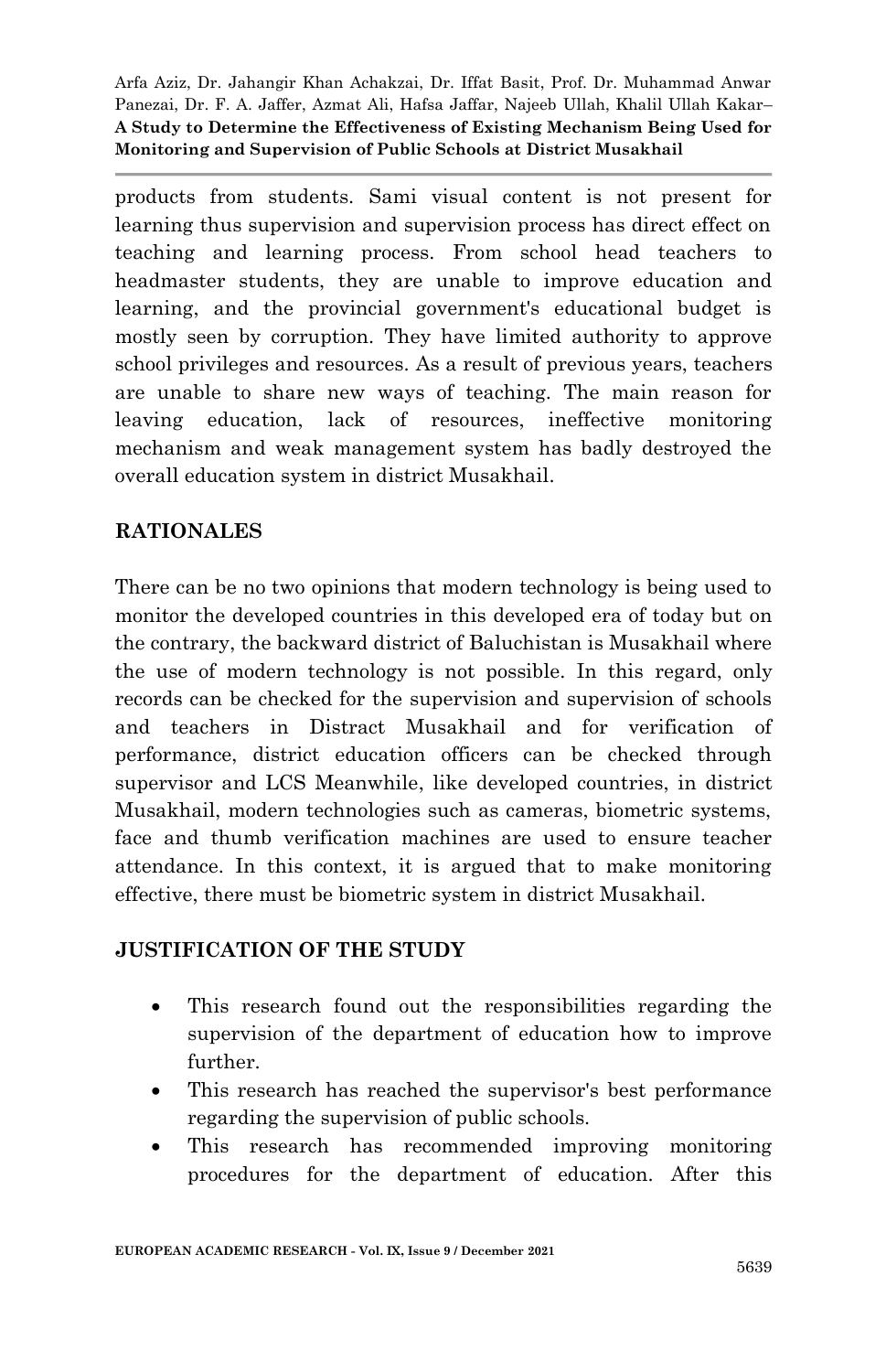> research, there has been a difference between school supervision.

## **RESEARCH QUESTION**

- 1. What was the current method of monitoring schools and teachers in Distract Musakhail?
- 2. Apart from school teachers in Distract Musakhail, what was the current monitoring procedure for students?
- 3. What was the effect of monitoring and teaching in Distract Musakhail schools?

## **POPULATION AND SAMPLE**

Government and public middle and high school's teachers of Distract Musakhail, head teachers and supervisors and population 20 teacher and 3 supervisors were of sample size.

## **CONCLUSION**

This brief research has concluded that the department of education has failed to set up the best monitoring system for the schools of district Musakhail. The main reason for this is political appointments and political interference, so the monitoring system could not be implemented because the department of education has appointed monitoring and education officers on political grounds. Due to this, the monitoring system has failed, the teachers' union is a big hand on political grounds, whenever a teacher's salary is stopped, the teacher's union is strike thus, supervision in schools is effective in district Musakhail, the department of education did not have the ability to monitor the physical and human resources of schools. Monitoring officers appear untrained as they were appointed on recommendation and political grounds, it can be assessed as if the dropout rate was found very high among students, lack of resources, teacher union intervention, some schools in the city of district Musakhail, there was no drinking water system in rural areas, due to lack of plantation in schools, the quality of teaching method indicates weak system. There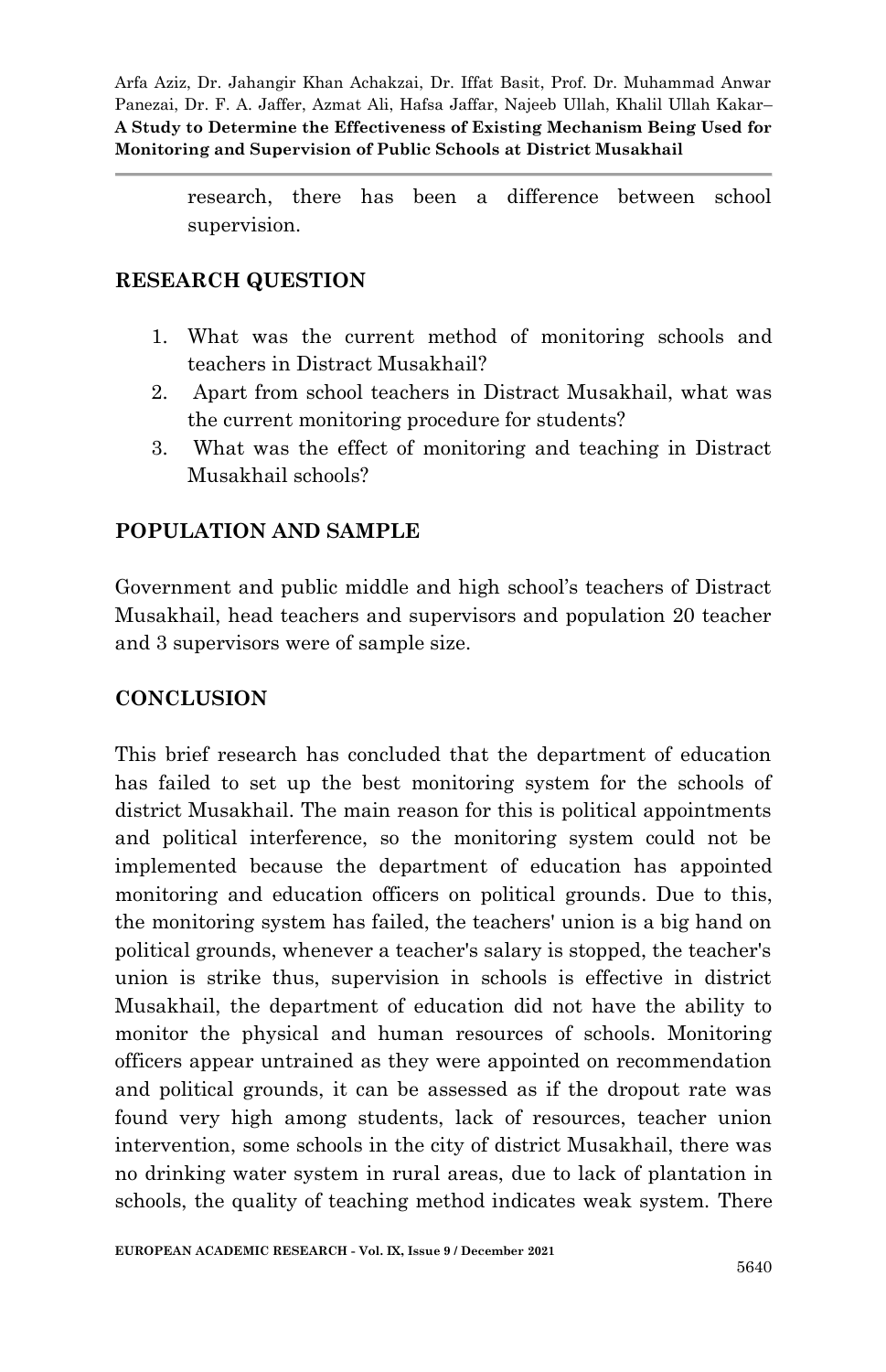are many teachers in district Musakhail, the world did not ensure school attendance. The effect of this teacher is very high. Neither the education department can do anything on them nor the monitoring system. It is important for them to eliminate the involvement of unions with the education system.

### **RECOMMENDATIONS**

- There is no special role of community monitoring in Baluchistan schools, the community should play its primary role in the field of education, but in our education system it is still zero in performance. Maximum attention should be given to improving this monitoring system.
- most of the participants' response during the research were that RTSMCS did not exist in the education department in Distract Musakhail, RTSMCS should have a great role to enhance teacher monitoring and efficiency.
- Political intervention should be eliminated from all monitoring staff in all schools of Baluchistan including Distract Musakhail.
- Training programs should be introduced for teachers as well as monitoring and education department officers in district Musakhail.

## **REFERENCES**

- 1. Grauwe, A.D (2009), School Monitoring System and their impact on disparities, published by International Institute for Education Planning in coordination with UNICEF, (p, 14-15
- 2. Kayani,M.M, Nasim B, Anisa K, Shazia N, (2011), Effectiveness of monitoring system at primary level in Pakistan. Inernational Journal of Business and social science Volume 2 No -19 (p 148,151,152)
- 3. Shah,D (2009), Monitoring the quality of secondary education in the context of Decentralization in Pakistan, , Bulletin of Education and Research Volume 31, No I (p 1-2)
- 4. Scheerens, J (2007), Review of School and instructional effectiveness research; IN 2004 Education for all global monitoring Report 2005 Published by UNESCO in 2007 (24,25)